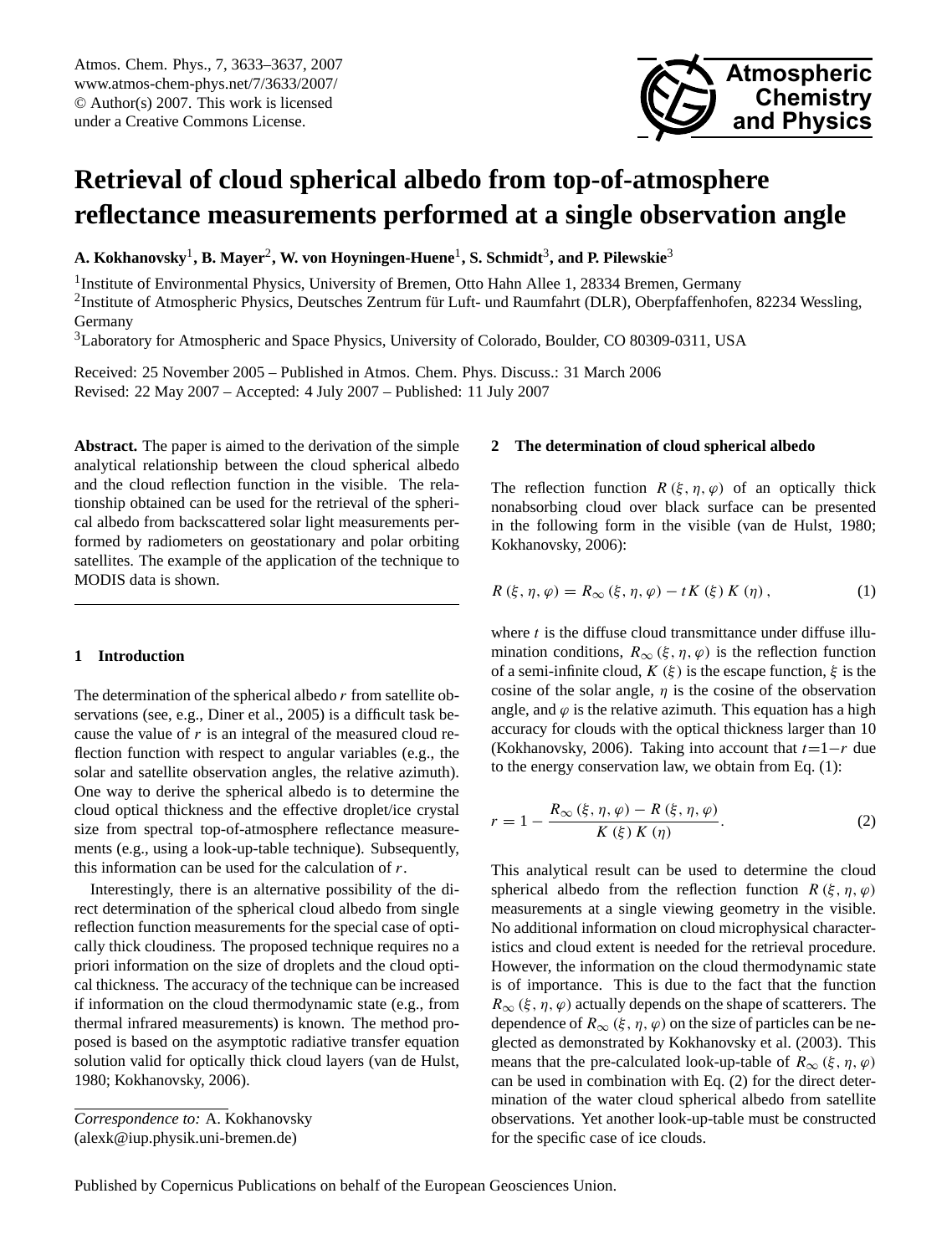

**Fig. 1.** The cloud transmittance divided by its value at the zenith. Measurements have been performed under crystalline optically thick precipitating cloud conditions in Bremen (northern Germany) on 24 November 2004. Only results for the principal plane measurements at the wavelength 870 nm are shown. Solar zenith angles were 12.5 (08:29 UTC) and 13.37 (08:34 UTC) degrees, respectively. The field of view was 1.2◦ .

The escape function  $K(\xi)$  in Eq. (2) is almost insensitive to the shape/size of scatterers (Kokhanovsky, 2003) and can be approximated as follows:

$$
K(\xi) = \frac{3}{7} (1 + 2\xi).
$$
 (3)

Such a simple form is due to the fact that this function describes the angular distribution of photons escaping from a semi-infinite nonabsorbing media with sources located deep inside the medium. Therefore, multiple light scattering washes out almost all features characteristic for a single scattering law (at least for  $\xi \geq 0.2$ , which is a standard case for most cloud remote sensing problems). To check the theoretical result as shown in Eq. (3), we have performed measurements of the angular distribution of light transmitted by a cloud in the principal plane using Automatic Sun Tracking Photometer CE318. The details of the instrument are given at [http://www.cimel.fr.](http://www.cimel.fr)

The cloud was composed of precipitating ice crystals. Results of measurements are given in Fig. 1. Indeed, we see that measurements nicely follow the cosine law as predicted by Eq. (3). The broken line corresponds to the value of the escape function given by Eq. (3) divided by  $K(1)=9/7$ .

Substituting Eq. (3) in Eq. (2), we get:

$$
r = 1 - \frac{49 (R_{\infty}(\xi, \eta, \varphi) - R(\xi, \eta, \varphi))}{9 (1 + 2\xi) (1 + 2\eta)},
$$
\n(4)

where  $R(\xi, \eta, \varphi)$  must be obtained from measurements and  $R_{\infty}$  (ξ, η,  $\varphi$ ) is given either in a correspondent look-up-table



**Fig. 2.** Spherical albedo calculated using exact radiative transfer code (solid line) and also obtained using approximate Eq. (2) for several solar zenith angles  $(0, 30, 45,$  and  $60°)$  as function of cloud optical thickness.

or by an approximation (Kokhanovsky, 2006). In particular, the following approximation for  $R_{\infty}$  at  $\eta = 1$  in the case of water clouds can be used (Kokhanovsky, 2006):

$$
R_{\infty} = \frac{0.37 + 1.94\xi}{1 + \xi} + \frac{p(\pi - \arccos\xi)}{4(1 + \xi)}.
$$
 (5)

Here,  $p(\pi - \arccos \xi)$  is the cloud phase function.

The accuracy of Eq. (4) is shown in Fig. 2. The spherical albedo for solar zenith angles 0, 30, 45, and 60◦ was obtained using the numerical solution of the radiative transfer equation in the framework of libradtran package (Kylling and Mayer, 2005) for different cloud optical thicknesses  $\tau$  in the range 1–5000 (solid line in Fig. 2). Calculations were performed at the wavelength 650 nm for the gamma droplet size distribution with the effective radius  $6 \mu m$  and the coefficient of variance equal to 0.37. Effects of light absorption were neglected. Broken lines give calculations of  $r$  using Eq. (4) with  $R_{\infty}(\xi, \eta, \varphi)$  and  $R(\xi, \eta, \varphi)$  obtained from libradtran. It follows that there is dependence of  $r$  on the solar zenith angle at  $\tau \leq 10$ . This means that Eq. (2) is not suitable for the case of thin clouds. However, for thicker clouds solid and broken lines almost coincide (see Fig. 2). This confirms the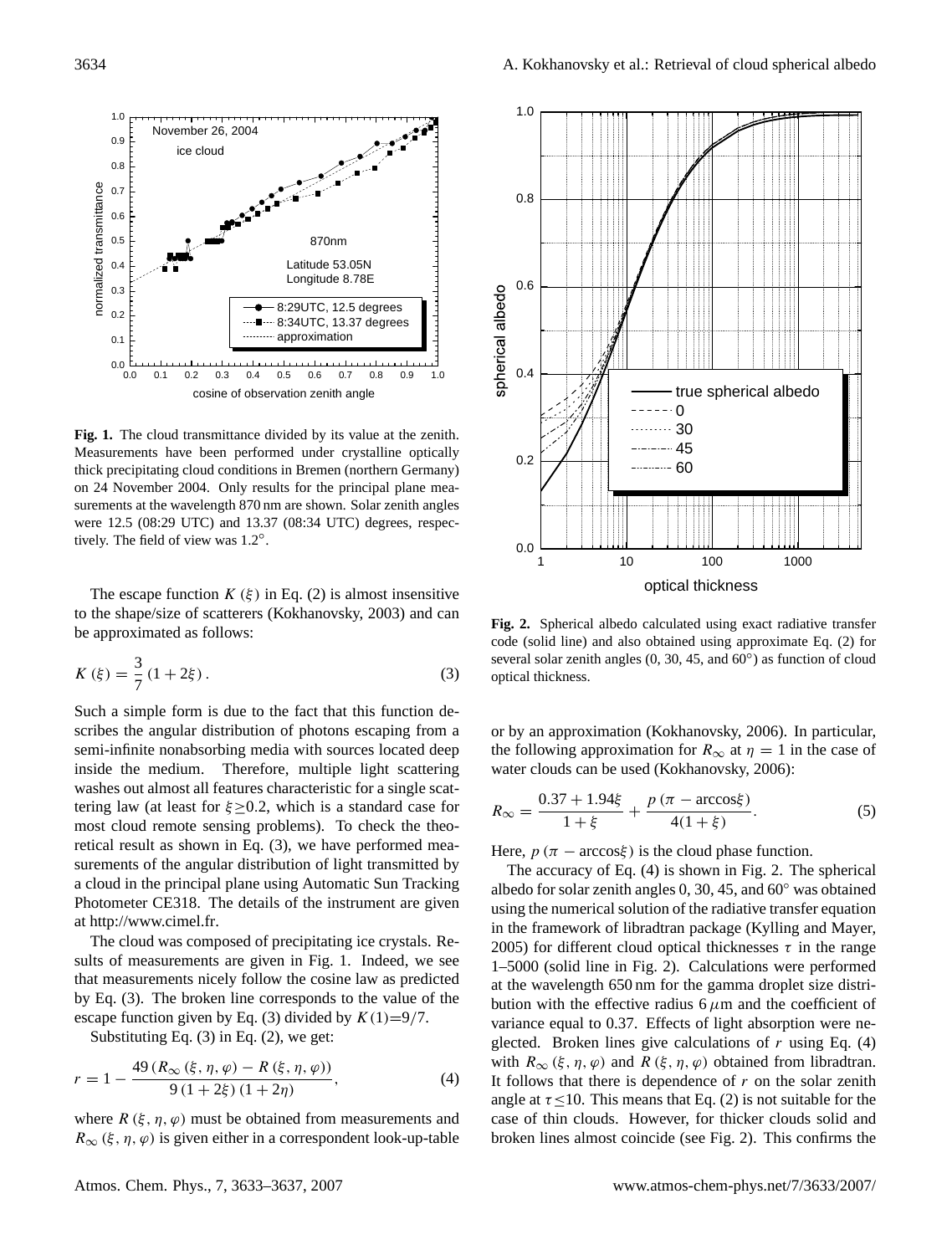applicability of the technique for optically thick clouds. The absolute value of the error is smaller than 10% at  $\tau > 6$ . The error is below 3% at  $\tau \ge 10$  for all considered solar zenith angles and nadir observations. We have found that the method can be recommended for the values of the spherical albedo larger than 0.5 (or even 0.4, depending on the accuracy required).

Equation (4) is less accurate, if not the look-up-table (LUT) but rather the analytical result (see Eq. 5) for the reflection function of a semi-infinite cloud is used in calculations.

We find that the following analytical result at  $\eta=1$  combining Eqs. (4) and (5) and neglecting  $p$ :

$$
r = 1 - \frac{2.01 + 10.56\xi - 5.44\left(1 + \xi\right)R\left(\xi, \eta, \varphi\right)}{3\left(1 + \xi\right)\left(1 + 2\xi\right)}.
$$
 (6)

This formula can be used for rapid and yet accurate estimations of the cloud spherical albedo from the reflection function measurements at the nadir observation conditions for a black underlying surface. Actually, the extension of the theory to the case of underlying Lambertian surface with the albedo A is straightforward. Then the term  $At^2 K(\xi) K(\eta) (1-Ar)^{-1}$  must be added to Eq. (1) (Kokhanovsky, 2006) and Eq. (2), therefore, transforms to

$$
r = (c(1 - A) - b)(c(1 - A) - bA)^{-1},
$$
\n(7)

where  $b=R_{\infty}(\xi, \eta, \varphi) - R(\xi, \eta, \varphi)$  and  $c=K(\xi) K(\eta)$ .

## **3 The application of the technique to airborne measurements**

We applied Eq. (6) for relating spectral radiance and irradiance data acquired simultaneously onboard the NASA high altitude ER-2 aircraft during the Cirrus Regional Study of Tropical Anvils and Cirrus Layers – Florida Area Cirrus Experiment (CRYSTAL-FACE) in July 2002. Solar spectral irradiance was measured by the Solar Spectral Flux Radiometer (SSFR, Pilewskie et al., 2003), radiance by the MODIS Airborne Simulator (MAS; King et al., 2004).

The spatial resolution of MAS at cloud top across and along the flight track was 20 m, the swath about 13 km wide. In contrast to MAS directional radiance measurements, the SSFR measured up- and downward irradiance, which is the cosine-weighted integral of radiance in the lower and upper hemisphere, respectively. The measured cloud albedo (upward normalized by downward irradiance) is representative for the whole underlying cloud field; the area where 50% of the measured albedo (irradiance) originate is called footprint of the SSFR. In this case, the footprint is about 13 km in diameter. Consequently, about 650 of the 20 m MAS pixels contribute to the measured irradiance.

For testing the radiance-irradiance conversion, we chose a flight leg on 9 July 2002, from UTC 18:35-18:55, entirely above the Gulf of Mexico where a thick cloud (single layer) was probed. From the MAS level 1B data, we



**Fig. 3.** Measured and calculated albedo at 555 nm above a thick cloud measured on 9 July 2002, in the Gulf of Mexico.

extracted the calibrated radiance from band 2 (528–570 nm) *along* the flight track, as well as sensor and solar geometry, which we used as input to Eq. (6) and compared the result to SSFR measured irradiance at 555 nm. The results are shown in Fig. 3 with measurements in red, and calculations in black. There is a remarkable agreement between measured and calculated albedo; differences occur for example at UTC=18.65 h and 18.84 h; also, the calculated albedo shows far more variability than the measured counterpart. Both effects are caused by the different area over which the radiance and irradiance observations are made: While the radiance measurements originate from 20 m MAS pixels, the SSFR albedo is a hemispherical quantity, with 50% originating within a circle of 13 km diameter. When averaging radiance-derived albedo across the entire MAS swath within the SSFR footprint (not done for simplicity), there should be even closer agreement. Future tests may include other solar wavelengths and clouds with different degree of inhomogeneity. Expected result is that with increasing cloud inhomogeneity, a larger cloud area needs to be considered for reproducing irradiance from a radiance field.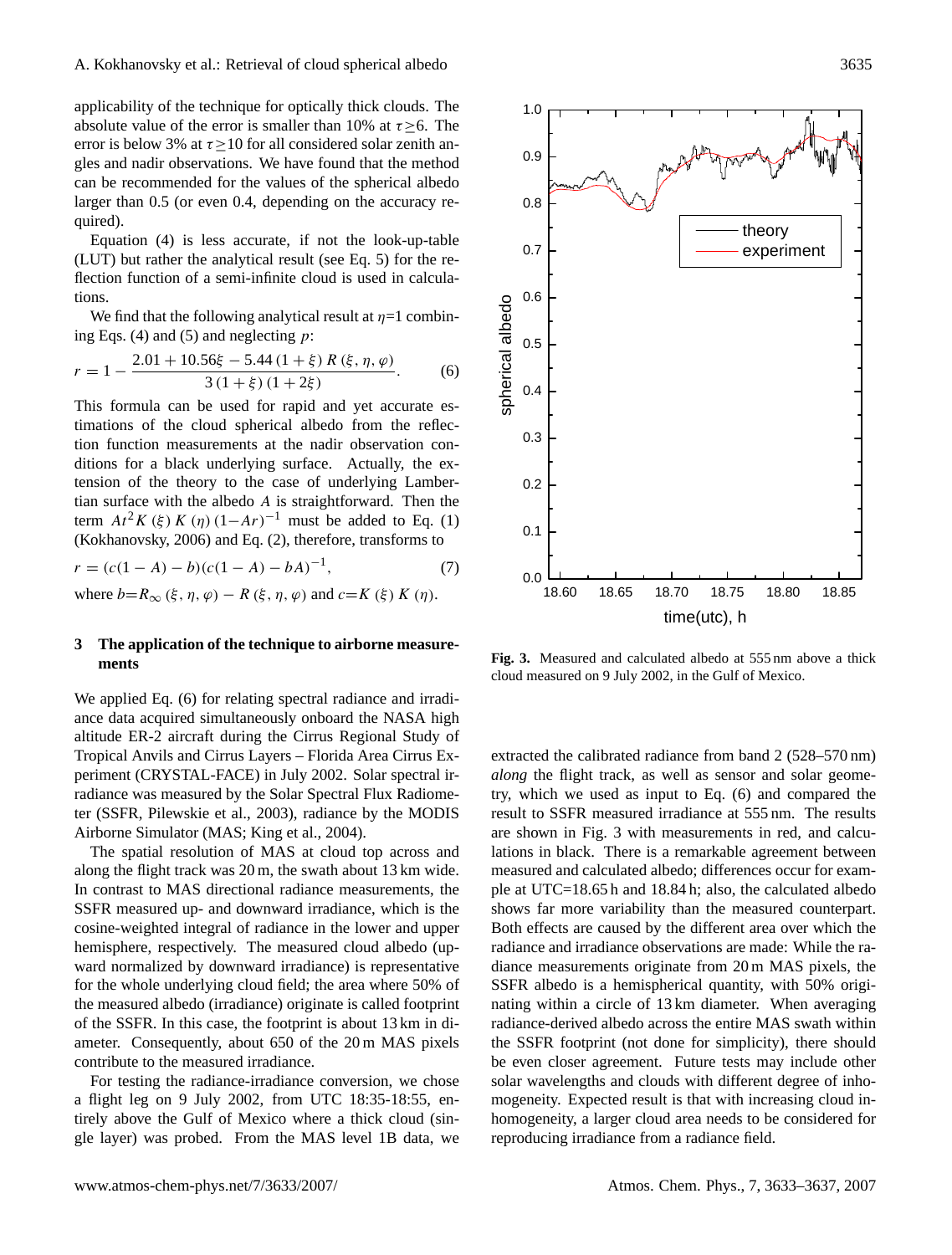

**Fig. 4.** The spatial distribution of the spherical albedo.



**Fig. 5.** The spherical albedo histogram.

#### **4 The application of the technique to satellite data**

We applied the technique described above for studies of the spherical albedo of Hurricane Kathrina using top-ofatmosphere reflectance measurements of MODIS on Terra satellite. Hurricane Katrina has originated as a Tropical Depression on 23 August 2005 at (23.2◦ N, 75.5◦ W). Hurricane has propagated initially to north-west, then to west and finally to north and then to north-east (after landfall in New Orlean). The retrieved spherical albedo map for 28 August 2005 (17:00 UTC) is shown in Fig. 4. MODIS measurements at 645 nm with the spatial resolution 1 km were used for the creation of this map. Therefore, the spatial scale on the map shown in Fig. 4 corresponds to 1 km. The cloud spherical albedo retrieval is based on Eq. (2) with  $R_{\infty}(\xi, \eta, \varphi)$ found for a special case of crystalline clouds as described by Kokhanovsky (2005). This is due to the fact that tops of hurricanes are covered by ice clouds.

We see that Katrina occupies the huge area of approximately  $400 \times 800$  km<sup>2</sup>. At this date Katrina was classified as Hurricane category 5 with winds 175 mph and a minimum pressure of 902 mbar. The next day Kathrina was downgraded to Category 4 hurricane and made a landfall in New Orlean.

It follows that hurricane, as one might expect, is characterized by quite large values of the spherical albedo (larger than 0.9 for the central part of a hurricane). The spherical albedo in an eye is somewhat smaller (around 0.7–0.8). It means that an eye is occupied by quite thick clouds in the case considered. The histogram of cloud spherical albedo is shown in Fig. 4. Colors in Figs. 4 and 5 have the same meaning. So we conclude that the spherical albedo of a hurricane is larger than 0.6 for most of  $1 \times 1$  km<sup>2</sup> pixels studied. Blue color corresponds to relatively thin clouds on the periphery of the cloud system. Here broken cloud conditions not accounted in the theory described above can influence retrievals considerably.

#### **5 Conclusions**

We propose here a simple analytical result (see Eq. 4), which can be used for the determination of cloud spherical albedo in the visible from top-of-atmosphere reflectance measurements (at a single viewing geometry). The error is smaller than 3 percent at cloud optical thicknesses larger than 10. Therefore, the error is smaller than the correspondent calibration errors of optical instruments currently orbiting the planet. The procedure described above does not require a priori knowledge of the cloud optical thickness and the effective radius of scatterers and valid for the case of optically thick clouds. The spherical albedo map and also the frequency of occurrence of r for Hurricane Katrina were studied. It was found that the most frequent value of spherical albedo is around 0.9 for Category 5 Hurricane Katrina with the largest fraction of clouds with albedos in the range 0.6–0.95. Our findings confirm that hurricanes are strong reflectors of visible radiation back to space. This could have important climatic effects taking into account the increased frequency of strong hurricanes in recent years.